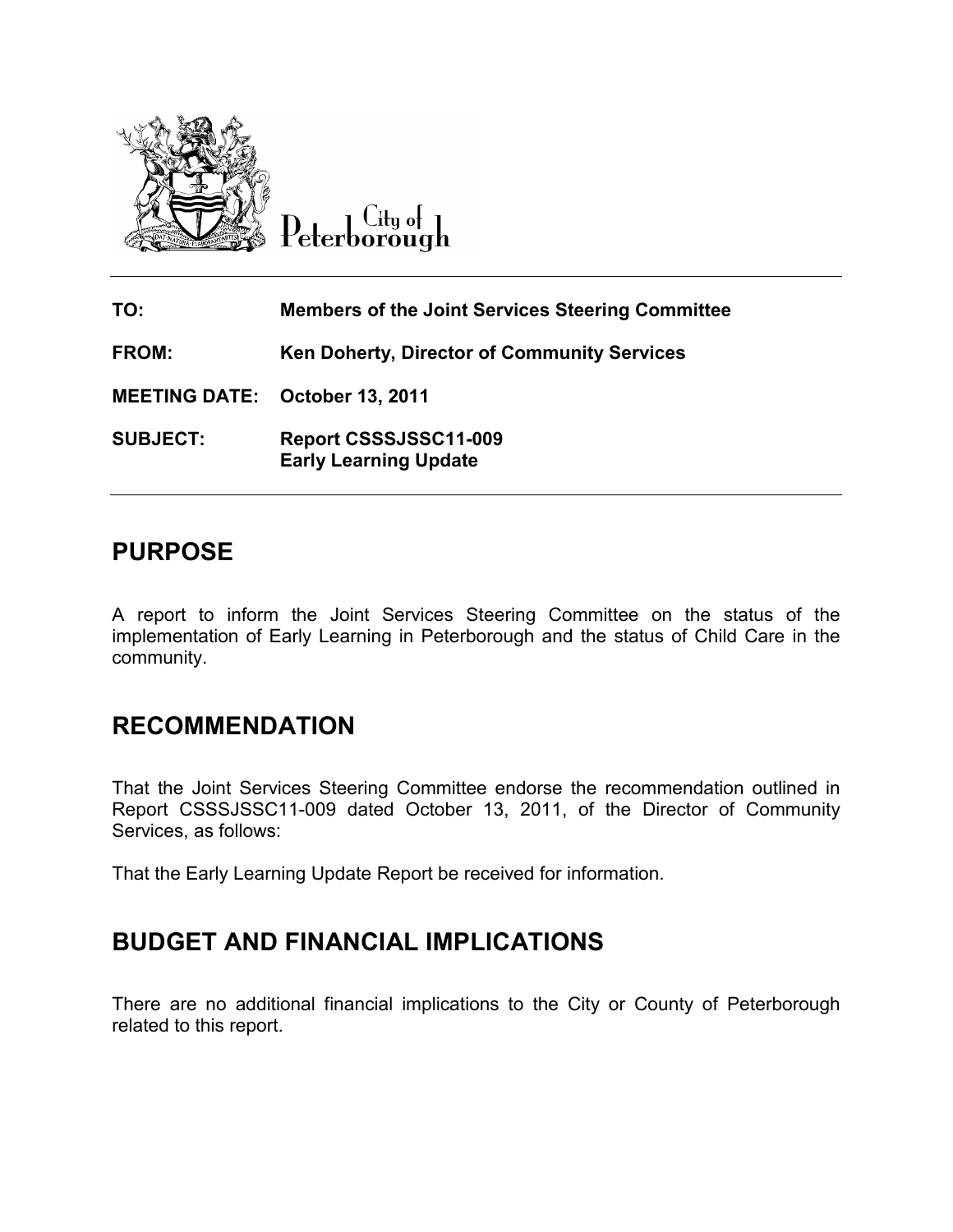## **BACKGROUND**

### **Early Learning**

In 2009, the Province of Ontario announced Ontario's plan for a province-wide Early Learning Program for all four and five year old children. This new program proposes four key components and will be phased in over a five year period. The first component is the implementation of full day kindergarten for all four and five year old children. The second component is the implementation of an extended day program which would operate in the school and offer integrated programming both before and after school from 7:00-9:00 am and 3:30-6:00 pm. The seven schools in the first and second phase of implementation are:

Apsley Central School – full day kindergarten (yr 1); extended day (yr 2) Havelock Public School – full day kindergarten (yr 1) Otonabee Valley Public School - full day kindergarten (yr 1); extended day (yr 2) Prince of Wales Public School - full day kindergarten (yr 1); extended day (yr 2) St Paul's School - full day kindergarten (yr 1) Keith Wightman Public School - full day kindergarten (yr 2) St. Alphonsus School - full day kindergarten and extended day (yr 2)

As of September 2011, approximately 460 four and five year old children have been enrolled in seven schools in the City and County of Peterborough. By September 2012, implementation will be at 50% across the province; full day kindergarten will be fully implemented by September 2014; and all four and five year old children will have access to this early learning program.

The government is also taking a phased approach in the transfer of child care policy, funding and licensing. In May 2010, child care policy and program responsibilities were transferred from the Ministry of Children and Youth Services to the Ministry of Education. In January 2011, funding and contract management for Consolidated Municipal Service Managers and District Social Services Administration Boards were transferred. In January 2012, the child care licensing and enforcement will be transferred.

The broader system planning, which includes the development of Best Start Child and Family Centres, is the fourth component of the Province's vision for the development of a seamless, integrated service system for children and families.

The Ministry of Education has been given the leadership role for the implementation of the Early Learning program. Municipal service system managers, however, continue to play a key role in the transformation of the local service delivery system for children with an emphasis on birth to four years of age.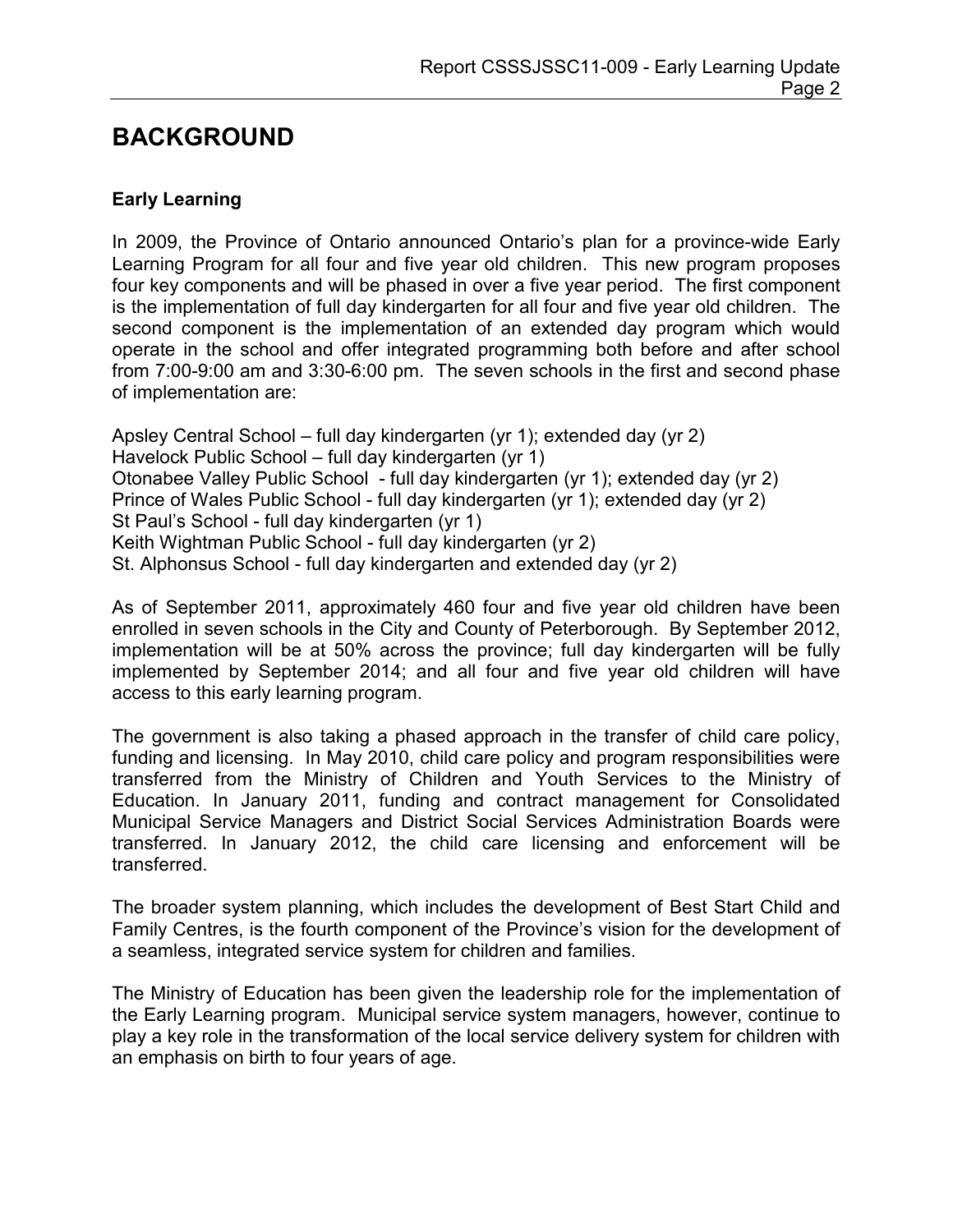## **The Challenges**

While the introduction of the Full Day Kindergarten program has been seen as a positive step forward, the movement of four and five year old children out of the child care system into schools has put a substantial amount of pressure on a system that was already strained. Over the past 12 months, the child care community has been planning for the exit of four and five year olds out of child care programs and for the transformation of the child care system to serve more children aged from birth to four years. Throughout this process, a number of concerns have emerged relating to the challenges for the provision of child care.

#### **Closure of Child Care Programs**

With the decreasing number of children using and entering child care programs, there is a significant risk that child care programs may have to close due to financial instability. The movement of four and five year olds to full day kindergarten has meant that some child care operators are beginning to struggle to remain viable. The financial investment in retrofitting programs to serve younger children is just not feasible for many operators either due to space limitations or lack of available funding. These struggles exist both for licensed centre-based and home child care.

Another compounding pressure that some local Best Start programs are experiencing is the instability of short-term leases for space in local schools. Three operators received leases this year that will expire in 2013, with no clear commitment to a lease extension. If, for some reason, the current leases are not extended past June 2013, these programs will need to look at relocation options or a program closure. Finding suitable and available space to relocate a child care program would be extremely challenging and costly. The financial burden would be significant and may not even be possible unless adequate capital funding is made available. Relocation would be a serious disruption for families who rely on the service in their local school or neighbourhood and could cause serious financial instability for the operator. If the programs were unable to find a suitable new location and/or secure adequate funding to support relocation, the operator will have to consider closure. The closure of these particular programs could mean the loss of up to 113 child care spaces in Peterborough. In the fall of 2010, two child care programs closed due to decreasing enrolment and financial instability. One program was located in Bridgenorth and one in Havelock. These two programs had a licensed capacity of 54 and 26 children.

### **Fewer Child Care Options for Parents**

A significant pressure that parents face when trying to secure child care is that there are not enough child care spaces to meet the current demand. Ontario has licensed child care spaces for one in five children, while over 70% of mothers with young children are working or engaged in education and training programs. Many child care programs in the City and County of Peterborough have very lengthy waiting lists, which further limits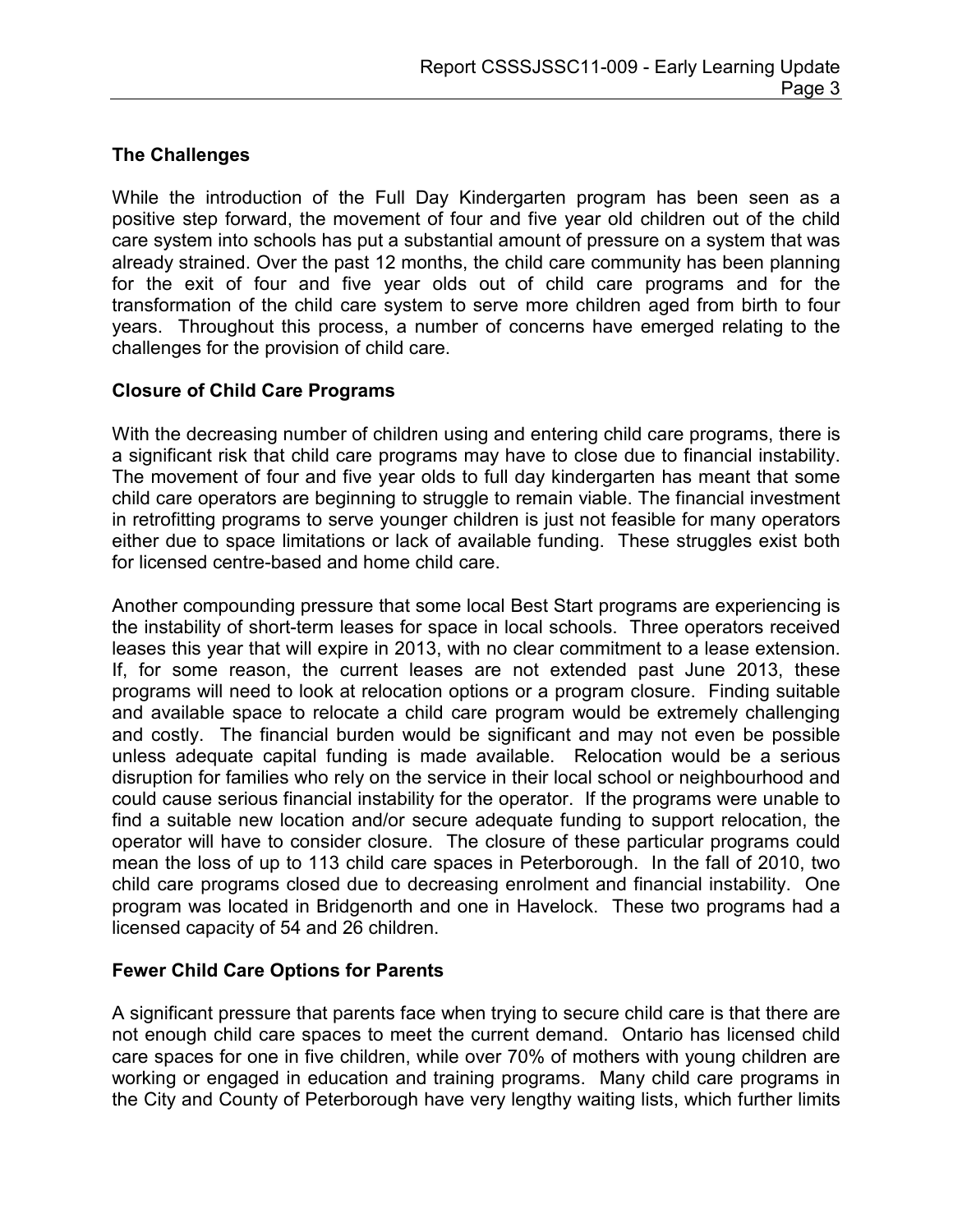a family's ability to work, engage in education programs and parental choice. The loss of licensed child care will only intensify this issue locally. With fewer options for licensed care, families may have few choices but to turn to informal and unlicensed care. The closure of child care organizations can also have a direct impact on local economies, as employees lose jobs and the businesses no longer consume local services or pay business taxes. The effects, however, are further reaching as the lack of licensed, high quality affordable child care can make a community less attractive to new residents and businesses.

### **Lack of Sufficient Funding**

Although the provincial government has made a commitment to providing Transition funding for communities across the province, the amount of funding that has been allocated is not sufficient. At a time when child care programs are already struggling with financial pressures due to decreasing enrolment, the rising cost to provide care, lack of fee and wage subsidies and the lack of stable operational funding, it is difficult to retrofit a program and offer care to more expensive younger age-groups. Parent fees are already high, to the point that middle income families struggle to afford licensed child care. Child care operators can not rely on just increasing parent fees to address their financial shortfalls as this further prohibits access to services for many families and results in too few customers to cover the costs of the service.

#### **System Challenges for Rural Child Care**

In the County, these issues only become exacerbated. There are generally fewer children using licensed child care in rural communities, which makes it hard to sustain services. Broad demographic trends work against child care centres in rural communities, where there are fewer families with younger children. Quality licensed child care allows families to enter and remain in the workplace and to participate in educational or training activities. Most rural communities only have one licensed child care program in operation. While licensed home child care plays a significant role, there is a declining number of individuals providing licensed home care in the County. Without licensed child care available locally, parents may have to travel to other communities to access child care services or use unlicensed, informal care. It may even prohibit their ability to work or attend school.

#### **Community Solutions**

The Children's Services Program Manager is working closely with the local Best Start Network and child care operators to develop local transition plans that reflect the following guiding principles as set out by the province:

- Focus planning first and foremost on the needs of families in the community;
- Support the transition of child care programs to increase capacity for 0-4 year olds;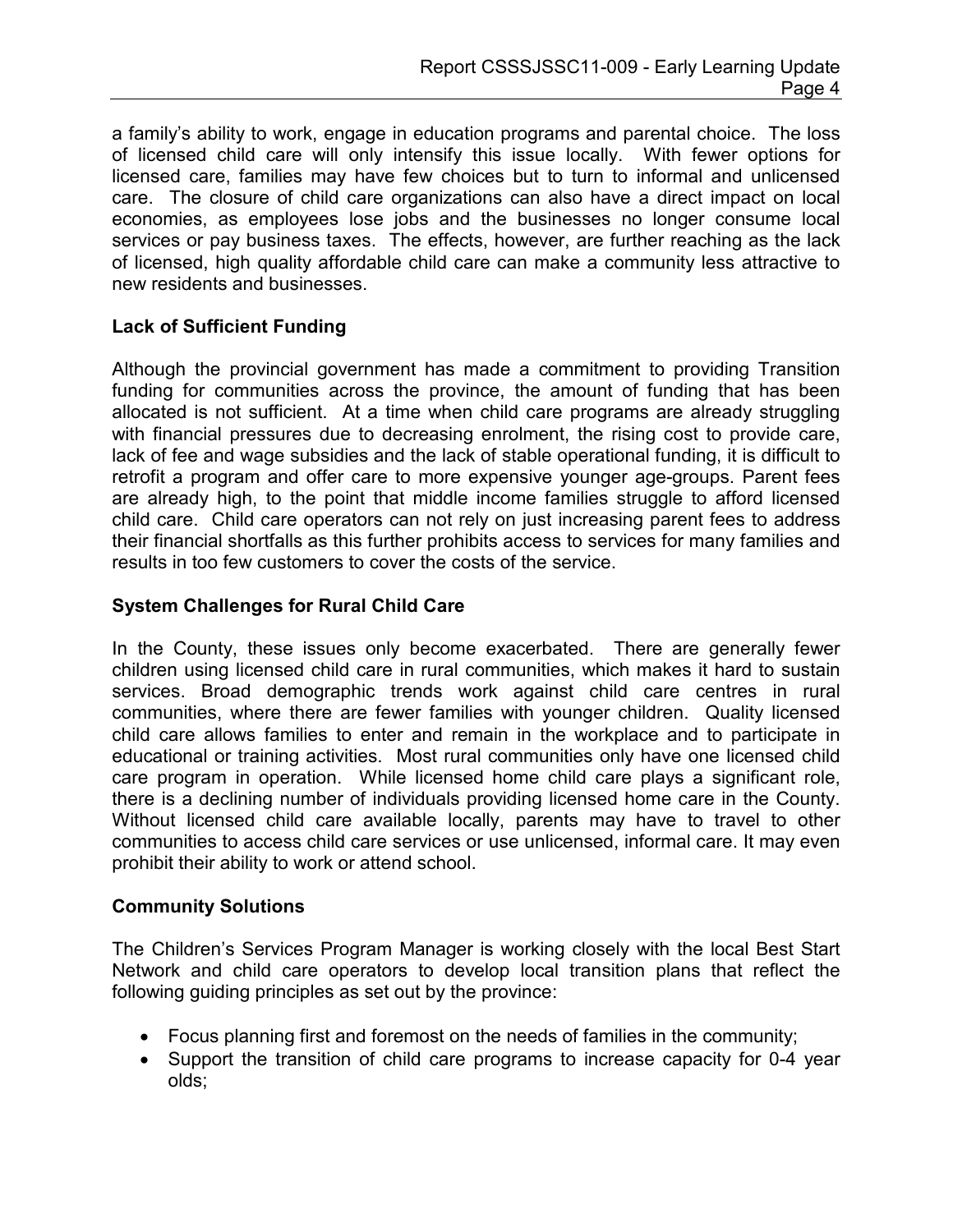- Create long-term community solutions that focus on building a stronger early learning and child care system;
- Explore options to utilize existing funding to maintain, and where possible, to increase accessibility to and availability of quality licensed child care;
- Focus planning on solutions that do not require additional funding from the government, and;
- As much as possible, maintain parental choice in the child care system.

In 2011, there were 12 child care programs located within 2 km of a school implementing the Early Learning program. These centres are most at risk of being impacted due to the loss of four and five year old children and are, therefore, eligible to receive Transition funding.

This year, the City of Peterborough received \$8,500 in Transition Minor Capital funding to support capital renovations to convert programs to serve younger children. It also received \$122,688 in Transition Operating to support fee subsidy and special needs resourcing pressures. Based on identified community needs and pressures, a small amount (\$80,916) of the Best Start Unconditional grant will also be used in 2011 to supplement the Minor Capital funding.

The unconditional grant was originally intended to support the Best Start exit strategy and had been set aside for that purpose. However, in the spring of 2010 the government reinstated its financial support for the Best Start programs. This meant that the grant at a value of \$888,767 could be used to help stabilize the child care system during this time of transformation. In 2011, \$175,000 was budgeted for this purpose.

Three non-profit child care operators and one for-profit operator applied for funding to retrofit and renovate their programs to serve younger children, including the following:

| <b>Program Name</b>         | <b>Transition</b><br><b>Minor Capital</b> | <b>Unconditional</b><br><b>Grant</b> |
|-----------------------------|-------------------------------------------|--------------------------------------|
| All Seasons Learning Centre | \$8,500                                   | \$27,263                             |
| Nursery Two - St. John's    |                                           | \$14,409                             |
| Nursery Two - St. Alphonsus |                                           | \$14,244                             |
| YMCA - Peterborough         |                                           | \$25,000                             |
| <b>Total Funding</b>        | \$8,500                                   | \$80,916                             |

Over the next three years, it is anticipated that additional funding, beyond the provincial allocation, will continue to be required to help stabilize the system. The remainder of this unconditional grant will be used for that purpose.